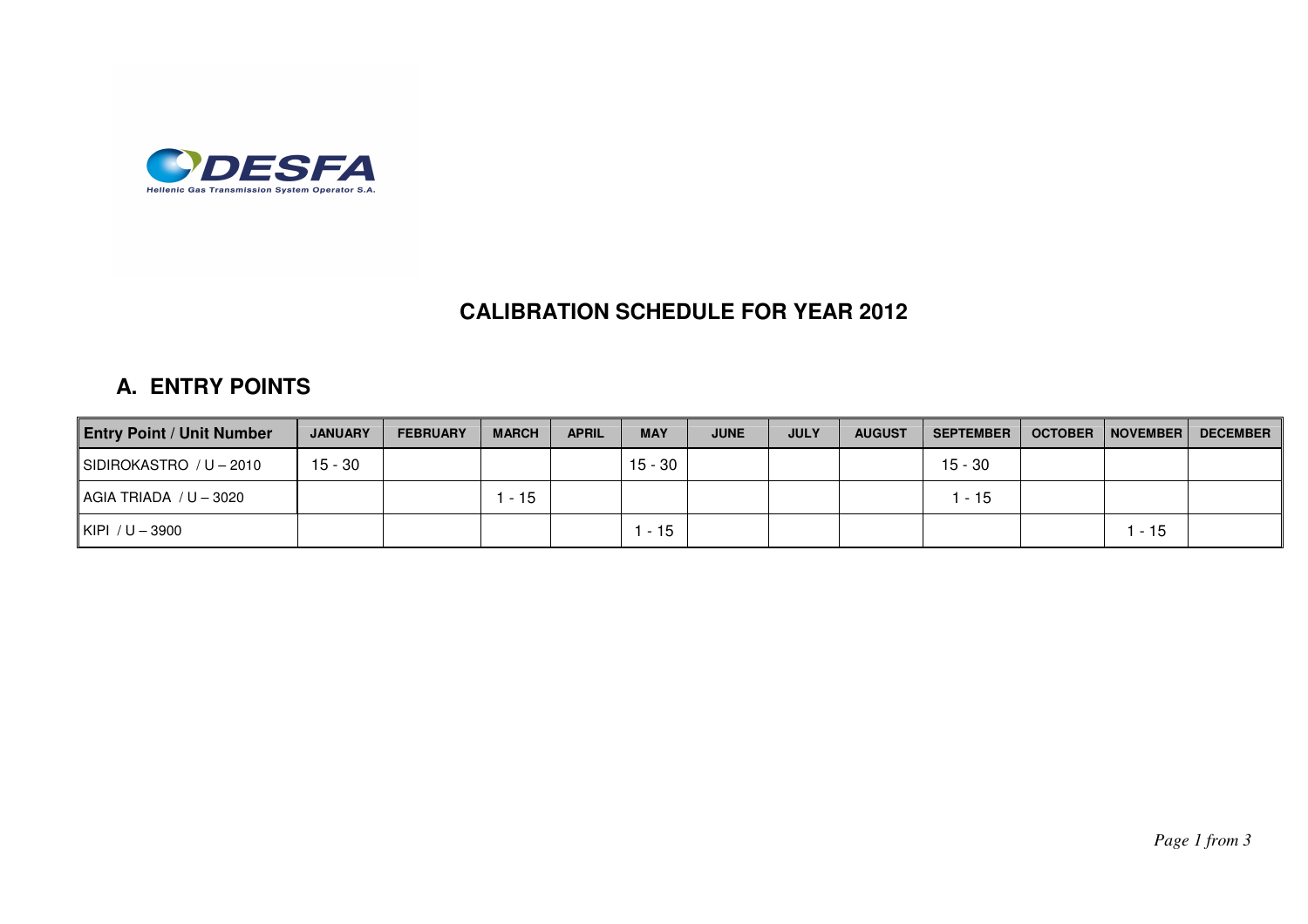## **B. EXIT POINTS**

| <b>Exit Point / Unit Number</b> | <b>JANUARY</b> | <b>FEBRUARY</b> | <b>MARCH</b> | <b>APRIL</b> | <b>MAY</b> | <b>JUNE</b> | <b>JULY</b> | <b>AUGUST</b> | <b>SEPTEMBER</b> | <b>OCTOBER</b> | <b>NOVEMBER</b> | <b>DECEMBER</b> |
|---------------------------------|----------------|-----------------|--------------|--------------|------------|-------------|-------------|---------------|------------------|----------------|-----------------|-----------------|
| LAVRIO (PPC) / U - 3430         |                |                 | $15 - 30$    |              |            |             | $1 - 15$    |               |                  |                | $15 - 30$       |                 |
| KERATSINI (PPC) / U - 3090      |                | $15 - 30$       |              |              |            |             |             | $15 - 30$     |                  |                |                 |                 |
| THRIASSIO / U - 2960            |                |                 | $1 - 15$     |              |            |             |             |               | $1 - 15$         |                |                 |                 |
| ATHENS / U - 2990 (WEST)        |                |                 |              |              | $15 - 30$  |             |             |               |                  |                | $1 - 15$        |                 |
| $ATHENS / U - 2910 (NORTH)$     |                | $1 - 15$        |              |              |            |             |             | $15 - 30$     |                  |                |                 |                 |
| ATHENS / U - 2970 (ASPROPYRGOS) |                |                 |              |              |            |             |             |               |                  |                |                 |                 |
| ATHENS / $U - 2940$ (EAST)      |                | $15 - 30$       |              |              |            |             |             | $1 - 15$      |                  |                |                 |                 |
| OINOFYTA / U - 2880             |                |                 | $1 - 15$     |              |            |             |             |               |                  | $1 - 15$       |                 |                 |
| HERONAS / $U - 6020$            |                |                 |              | $1 - 15$     |            |             |             |               |                  | $1 - 15$       |                 |                 |
| <b>HERON II / U - 6030</b>      |                |                 |              | $1 - 15$     |            |             |             |               |                  | $1 - 15$       |                 |                 |
| SPATA / TM2                     |                | $1 - 15$        |              |              |            |             |             |               |                  | $1 - 15$       |                 |                 |
| ALOUMINION / U - 2820           |                |                 |              | $1 - 15$     |            |             |             |               |                  | $1 - 15$       |                 |                 |
| THIVA / U - 2740                |                |                 |              |              |            | $1 - 15$    |             |               |                  |                |                 | $1 - 15$        |
| MOTOR OIL $/ U - 7130$          | $15 - 30$      |                 |              |              |            |             | $15 - 30$   |               |                  |                |                 |                 |
| VOLOS / U - 2680                |                |                 |              |              | $15 - 30$  |             |             |               |                  |                | $15 - 30$       |                 |
| LARISSA / U - 2520 (NORTH)      |                |                 |              |              | $1 - 15$   |             |             |               |                  |                | $1 - 15$        |                 |
| LARISSA / U - 2530 (SOUTH)      |                |                 |              |              | $1 - 15$   |             |             |               |                  |                | $1 - 15$        |                 |
| VIPE LARISSA / U - 2515         |                |                 |              |              | $1 - 15$   |             |             |               |                  |                | $1 - 15$        |                 |
| KARDITSA / TM3-A                |                |                 |              |              | $1 - 15$   |             |             |               |                  |                | $1 - 15$        |                 |
| LAMIA / U - 2620                |                |                 |              |              | $1 - 15$   |             |             |               |                  |                | $1 - 15$        |                 |